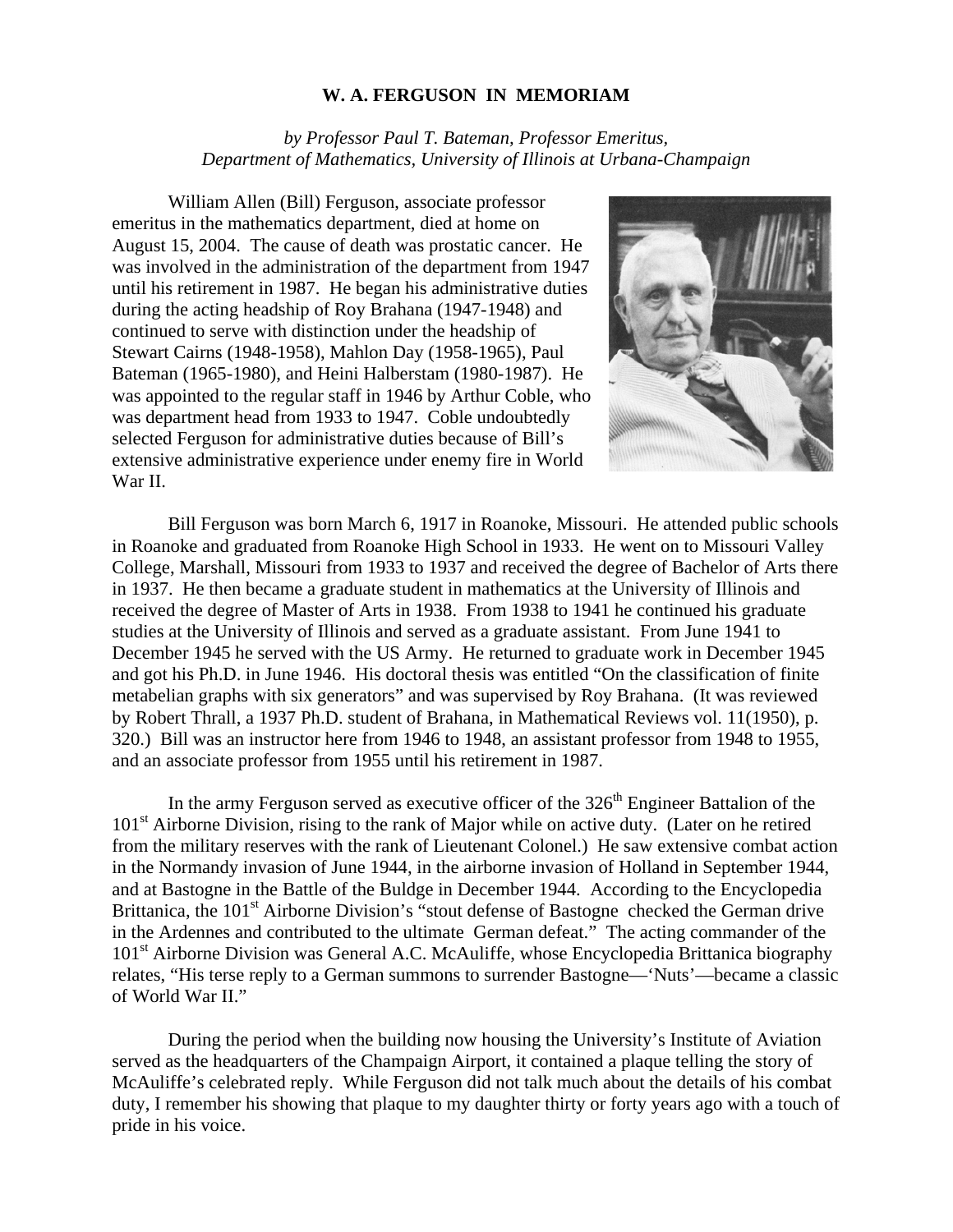In 1947 Ferguson was placed in charge of freshman and sophomore courses, a responsibility which he was to hold for the next 40 years. In that capacity he not only supervised the graduate assistants but also maintained regular office hours to handle student complaints and requests for section changes. His skill in dealing with students was legendary; he could be tough as nails when necessary, but he treated each student with respect and was very adept in providing a solution that was acceptable to the student and appropriate to the academic situation. For example, Bill was very adroit in dealing with complaints about instructors who did not speak English with an Illinois accent; he would gently point out that there are many different ways of speaking English correctly. He was particularly amused that one of the most vigorous complaints ever received by the department about a "foreign" accent stemmed from the Oxford accent of the British mathematician Nick Bingham.

 A predecessor of Ferguson in the area of departmental administration was Henry Miles, who held the title Executive Secretary of the department from 1947 until his retirement in 1968. Miles' main duties were the supervision and recruitment of graduate students and the semiannual construction of each semester's teaching schedule. After Ferguson joined the regular staff he assisted Miles in the latter endeavor, a job for which he was well qualified because of excellent combinatorial instincts. When Miles retired, his duties with graduate students were assumed by Franz Hohn, while Ferguson inherited the title of Executive Secretary and a large part of the responsibility for teaching schedules. The title of Executive Secretary was originally intended to suggest a function like that of an executive officer under a commanding officer in the Navy. Ferguson found it amusing that some correspondents of the department assumed that the Executive Secretary was a woman. In spite of his military background Bill did not seem to be bothered by the fact that two of his closest co-workers, the graduate advisor Franz Hohn and the department head Paul Bateman, had both been conscientious objectors in World War II.

 Beginning in the 1960's the College of Engineering instituted a program of Summer Advance Enrollment for entering freshmen. As a part of their program Ferguson formally counseled thousands of new engineering freshmen regarding their math placement. In a letter of 1986 to Ferguson, Assistant Dean R.W. Bokenkamp of the Engineering College wrote, "While this may have been one of your minor responsibilities, our follow-up studies reveal that your judgment was incredibly accurate and consistent."

 In 1967 as department head I wrote the following words in justification of a 12.5% salary raise for Ferguson. "Ferguson is an absolutely superb administrator. Although he does not pretend to be a research mathematician, he is an extremely valuable member of our department team. It would be impossible for me to administer this department without Ferguson's help. In addition to being an expert on administrative machinery, Ferguson is extremely skillful in dealing with people. He is the man in our department who deals with student problems and complaints and has managed to build up a very favorable image of our department in doing so. … It is very difficult to name a person in our department who is more valuable to the university in its every day operation." I stand by that judgment today.

Ferguson's teaching duties were mostly involved with the actuarial science program. He frequently taught the course on interest and regularly taught the course based on Hall and Knight's Algebra, which for many rears was the basis of the first examination given by the Society of Actuaries. The Hall and Knight book covered many ad hoc algebraic devices; Bill liked to refer to those as applications of Finagle's Theorem. He was very popular with the